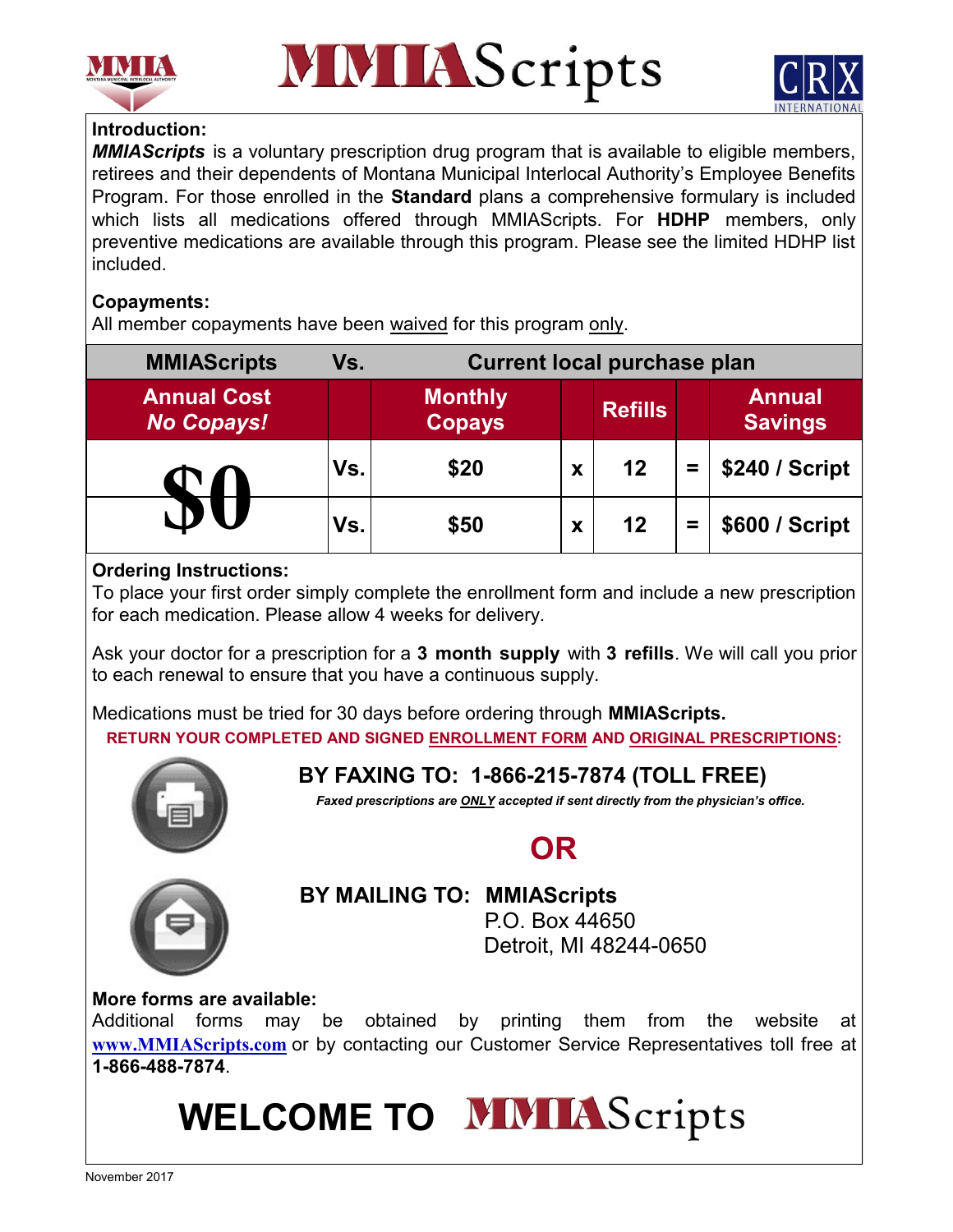# **MMIAScripts**

# ENROLLING IN A CRX PROGRAM

**Welcome to CRX International!** You may have received an enrollment package in the mail or heard about our international prescription program through an employee communication or seminar. If you are ready to join, or need more information, the best option is to **CALL US FIRST**! We will answer all of your questions including; program eligibility and medication availability, and then all you need to do is submit your enrollment form and prescription(s).

#### PROGRAM ENROLLMENT

Enrollment forms and prescriptions can be submitted via fax or mail. As a safety measure, we only accept prescriptions that are **faxed directly from your doctor's office**. In order to have a continuous supply of medication on hand, we request that you submit a prescription for a **3-month quantity, with three refills**. If your prescription does not cover a full year, we can still accept it - but it must be written for a **minimum** 3-month supply.

If you did not contact us prior to enrolling, we will call you once we receive your paperwork and welcome you to the program! We will confirm the following: (a) your personal information; (b) medication availability; (c) shipping time; (d) refill schedule; and, (e) answer any questions you may have.

**Enroll only once - and at any time!** There is no need to enroll now, unless you are ready to order through the program.

#### REFILLS

Refills are not automatic, but they're easy - we call you! As an added safety measure before processing a refill, we need to confirm how much medication you have on hand and whether you've had any health or medication changes. We contact you **one month prior** to ensure you always have a sufficient supply of medication on-hand.

CALL US -

Saturday - 9:00am - 5:30pm Eastern Time

Monday to Friday - 8:30am - 6:30pm Eastern Time

Toll Free 1-866-488-7874

#### PACK SIZES

Our program ONLY supplies **Brand Name medications,**  dispensed in the **manufacturer's original sealed container**.Pack sizes vary from country to country. For example, a standard container quantity might be 84. We factor this in when scheduling your refill call.

#### GENERIC MEDICATIONS

Generic medications provide the greatest savings to your health care plan. Therefore, if you are currently taking a Generic medication, you are not eligible to order the Brand Name medication through this program.

#### SHIPPING

Your medication will be shipped directly from an international pharmacy to your home, via regular mail. Please allow **20 business days** (1 month) for your package to arrive.



**\$0 COPAYS** With NO SHIPPING **EXAMPLING CHARGES!**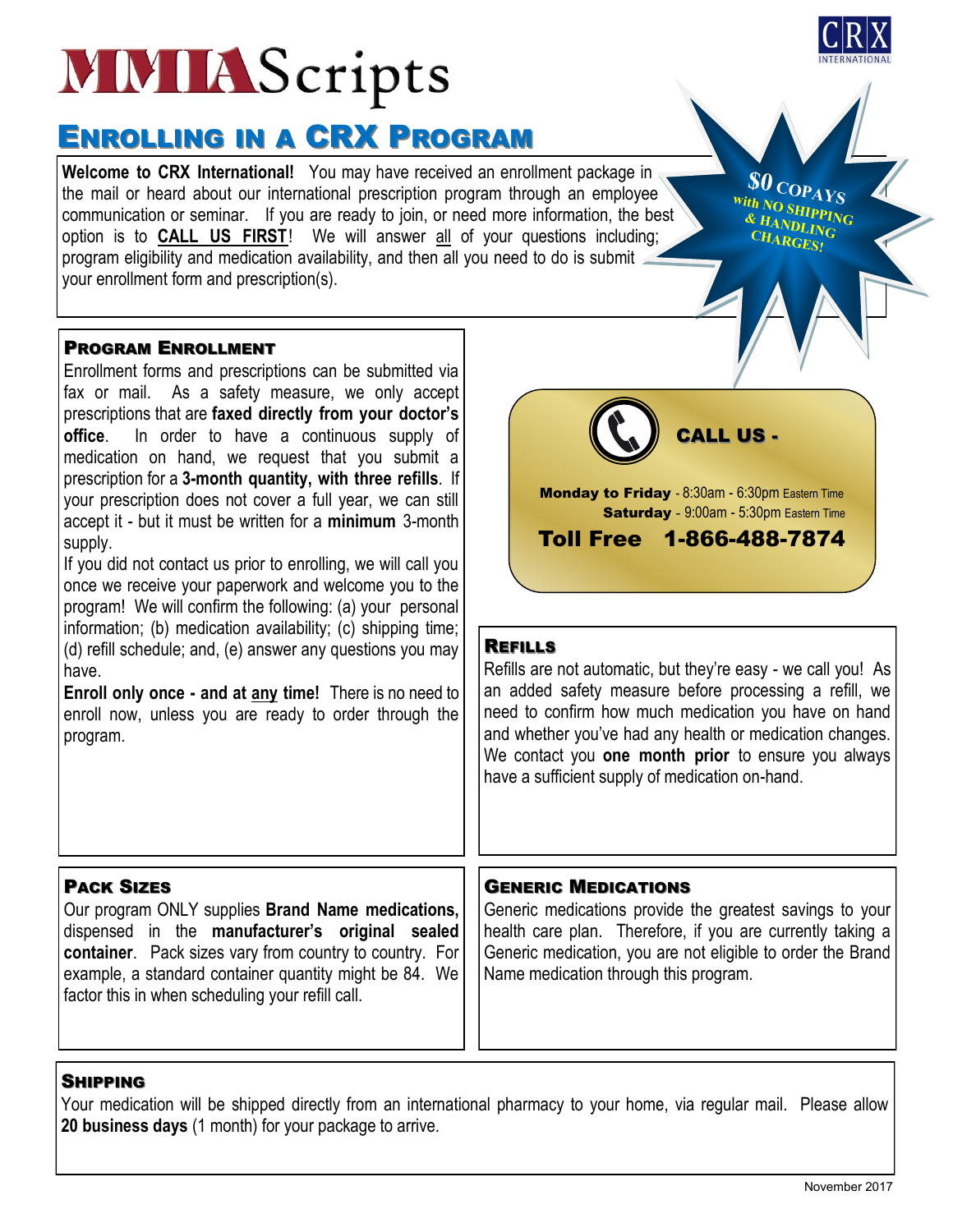# **MMIAScripts**



**CRX Enrollment Form**

| FAX DIRECTLY FROM YOUR DOCTOR'S OFFICE WITH YOUR PRESCRIPTION (S) TOLL-FREE TO: 1-866-215-7874<br>Or MAIL TO: MMIAScripts, P.O. BOX 44650, DETROIT, MI 48244-0650 PHONE TOLL-FREE: 1-866-488-7874                                                                                                                                                                                                                                                                                                                                                                                                                                                                       |                |                             |                     |                          |  |  |  |  |  |
|-------------------------------------------------------------------------------------------------------------------------------------------------------------------------------------------------------------------------------------------------------------------------------------------------------------------------------------------------------------------------------------------------------------------------------------------------------------------------------------------------------------------------------------------------------------------------------------------------------------------------------------------------------------------------|----------------|-----------------------------|---------------------|--------------------------|--|--|--|--|--|
| <b>PATIENT INFORMATION:</b>                                                                                                                                                                                                                                                                                                                                                                                                                                                                                                                                                                                                                                             |                |                             | <b>Birthdate</b>    | MM/DD/YYYY               |  |  |  |  |  |
| Phone (Home)                                                                                                                                                                                                                                                                                                                                                                                                                                                                                                                                                                                                                                                            |                | <b>Phone (Work or Cell)</b> |                     |                          |  |  |  |  |  |
| First Name (please print)                                                                                                                                                                                                                                                                                                                                                                                                                                                                                                                                                                                                                                               | <b>Initial</b> | <b>Last Name</b>            |                     |                          |  |  |  |  |  |
| <b>Street Address</b>                                                                                                                                                                                                                                                                                                                                                                                                                                                                                                                                                                                                                                                   |                | City/State                  |                     | <b>Zip Code</b>          |  |  |  |  |  |
| <b>NOTE:</b> Please request a 3-month supply of medication with 3 refills.<br>New-to-you medications must be domestically prescribed, filled and taken for a period of no less than 30 days.                                                                                                                                                                                                                                                                                                                                                                                                                                                                            |                |                             |                     |                          |  |  |  |  |  |
| List all prescription, non-prescription, over-the-counter medications, herbal, nutritional and vitamin supplements and their<br>strengths. (THIS IS NOT A PRESCRIPTION.)                                                                                                                                                                                                                                                                                                                                                                                                                                                                                                |                |                             |                     |                          |  |  |  |  |  |
| <b>Name of Medicine</b>                                                                                                                                                                                                                                                                                                                                                                                                                                                                                                                                                                                                                                                 | <b>Dosage</b>  | Time(s) to Take             | <b>Date Started</b> | <b>Reason for Taking</b> |  |  |  |  |  |
| Ex. Januvia                                                                                                                                                                                                                                                                                                                                                                                                                                                                                                                                                                                                                                                             | Ex.50mg        | Ex. Twice Daily             | Ex. 8/20/2017       | Ex. Diabetes             |  |  |  |  |  |
|                                                                                                                                                                                                                                                                                                                                                                                                                                                                                                                                                                                                                                                                         |                |                             |                     |                          |  |  |  |  |  |
|                                                                                                                                                                                                                                                                                                                                                                                                                                                                                                                                                                                                                                                                         |                |                             |                     |                          |  |  |  |  |  |
|                                                                                                                                                                                                                                                                                                                                                                                                                                                                                                                                                                                                                                                                         |                |                             |                     |                          |  |  |  |  |  |
|                                                                                                                                                                                                                                                                                                                                                                                                                                                                                                                                                                                                                                                                         |                |                             |                     |                          |  |  |  |  |  |
|                                                                                                                                                                                                                                                                                                                                                                                                                                                                                                                                                                                                                                                                         |                |                             |                     |                          |  |  |  |  |  |
| MEDICAL HISTORY (If you require more space, please attach a separate piece of paper.)                                                                                                                                                                                                                                                                                                                                                                                                                                                                                                                                                                                   |                |                             | Male<br>□           | $\square$ Female         |  |  |  |  |  |
| Operations: e.g., Hysterectomy, Gall bladder, Heart operations, etc.<br>(i)                                                                                                                                                                                                                                                                                                                                                                                                                                                                                                                                                                                             |                |                             |                     |                          |  |  |  |  |  |
|                                                                                                                                                                                                                                                                                                                                                                                                                                                                                                                                                                                                                                                                         |                |                             |                     |                          |  |  |  |  |  |
|                                                                                                                                                                                                                                                                                                                                                                                                                                                                                                                                                                                                                                                                         |                |                             |                     |                          |  |  |  |  |  |
| Hospitalizations: (stays in hospital during the past 5 years)<br>(ii)                                                                                                                                                                                                                                                                                                                                                                                                                                                                                                                                                                                                   |                |                             |                     |                          |  |  |  |  |  |
|                                                                                                                                                                                                                                                                                                                                                                                                                                                                                                                                                                                                                                                                         |                |                             |                     |                          |  |  |  |  |  |
|                                                                                                                                                                                                                                                                                                                                                                                                                                                                                                                                                                                                                                                                         |                |                             |                     |                          |  |  |  |  |  |
| (iii) Present Illness: (ongoing) e.g., Diabetes, Heart disease, Osteoporosis, etc.                                                                                                                                                                                                                                                                                                                                                                                                                                                                                                                                                                                      |                |                             |                     |                          |  |  |  |  |  |
|                                                                                                                                                                                                                                                                                                                                                                                                                                                                                                                                                                                                                                                                         |                |                             |                     |                          |  |  |  |  |  |
|                                                                                                                                                                                                                                                                                                                                                                                                                                                                                                                                                                                                                                                                         |                |                             |                     |                          |  |  |  |  |  |
| (iv) Drug Allergies: $\Box$ NO $\Box$ YES If yes, please specify:                                                                                                                                                                                                                                                                                                                                                                                                                                                                                                                                                                                                       |                |                             |                     |                          |  |  |  |  |  |
|                                                                                                                                                                                                                                                                                                                                                                                                                                                                                                                                                                                                                                                                         |                |                             |                     |                          |  |  |  |  |  |
|                                                                                                                                                                                                                                                                                                                                                                                                                                                                                                                                                                                                                                                                         |                |                             |                     |                          |  |  |  |  |  |
| AUTHORIZATION <u>IF THE PATIENT IS A DEPENDENT CHILD UNDER AGE 18</u><br>I certify this to be a true and accurate statement of my Dependent's medical history. I confirm that he/she has been, and will be, regularly<br>monitored by a U.S. Physician and has had a physical examination within the past 12 months. I verify that he/she has taken the above listed<br>medications for a period of more than 30 days. I certify that I have read, understand and agree to the Terms of Agreement on the reverse, or in absence,<br>confirm it was read and understood on the website prior to signature, and that the information provided above is accurate and true. |                |                             |                     |                          |  |  |  |  |  |
| Parent's/Guardian's Signature:<br>Date:<br>(MM/DD/YY)                                                                                                                                                                                                                                                                                                                                                                                                                                                                                                                                                                                                                   |                |                             |                     |                          |  |  |  |  |  |
| AUTHORIZATION IF THE PATIENT IS THE MEMBER, SPOUSE OR A DEPENDENT CHILD AGE 18 AND OVER<br>certify that I have read, understand and agree to the Terms of Agreement on the reverse, or in absence, confirm it was read and understood on the<br>website prior to signature, and that the information provided by me is accurate and true.                                                                                                                                                                                                                                                                                                                               |                |                             |                     |                          |  |  |  |  |  |
| <b>Patient Signature:</b>                                                                                                                                                                                                                                                                                                                                                                                                                                                                                                                                                                                                                                               |                |                             | Date:               | (MM/DD/YY)               |  |  |  |  |  |